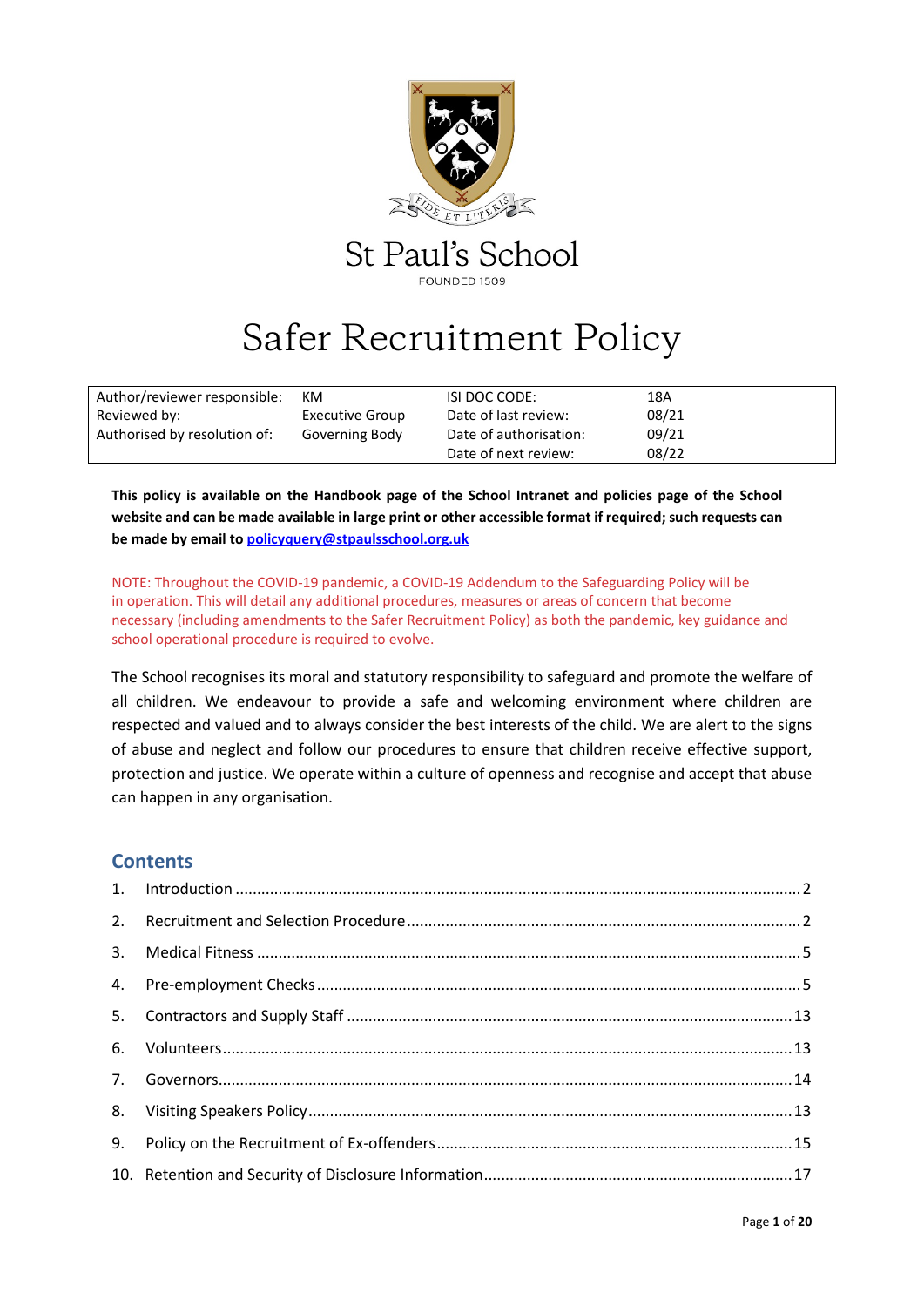# <span id="page-1-0"></span>**1. Introduction**

- 1.1 St Paul's School and St Paul's Juniors (the School) is committed to providing the best possible care and education to its pupils and to safeguarding and promoting the welfare of children and young people. The School is also committed to providing a supportive and flexible working environment to all its members of staff. The School recognises that, in order to achieve these aims, it is of fundamental importance to attract, recruit and retain staff of the highest calibre who share this commitment.
- 1.2 The aims of the School's recruitment policy are as follows:
- 1.2.1 to ensure that the best possible staff are recruited on the basis of their merits, abilities and suitability for the position which includes their attitudes towards safeguarding and their ability to work with children in a way which promotes the safety and welfare of children;
- 1.2.2 to ensure that all job applicants are considered equally and consistently;
- 1.2.3 to ensure that no job applicant is treated unfairly on any grounds including race, colour, nationality, ethnic or national origin, religion or religious belief, sex or sexual orientation, marital or civil partner status, disability or age;
- 1.2.4 to ensure compliance with all relevant legislation, recommendations and guidance including the Education (Independent School Standards) Regulations 2014 (ISSRs), the statutory guidance published by the Department for Education (**DFE***),* Keeping Children Safe in Education (KCSIE), the Prevent Duty Guidance for England and Wales 2015 and any guidance or code of practice published by the Disclosure and Barring Service (**DBS**); and
- 1.2.5 to ensure that the School meets its commitment to safeguarding and promoting the welfare of children and young people by carrying out all necessary pre-employment checks and by conducting the recruitment process in a way which prevents as far as possible the recruitment of individuals who are unsuitable to work with children.
- 1.3 Employees involved in the recruitment and selection of staff are responsible for familiarising themselves with and complying with the provisions of this policy.

# <span id="page-1-1"></span>**2. Recruitment and Selection Procedure**

2.1 All applicants for employment will be required to complete an application form containing questions about their academic and employment history and their suitability for the role. The School will only consider candidates who have completed the application form in full. Incomplete application forms will be returned to the applicant where the deadline for completed application forms has not passed. Should there be any gaps in academic or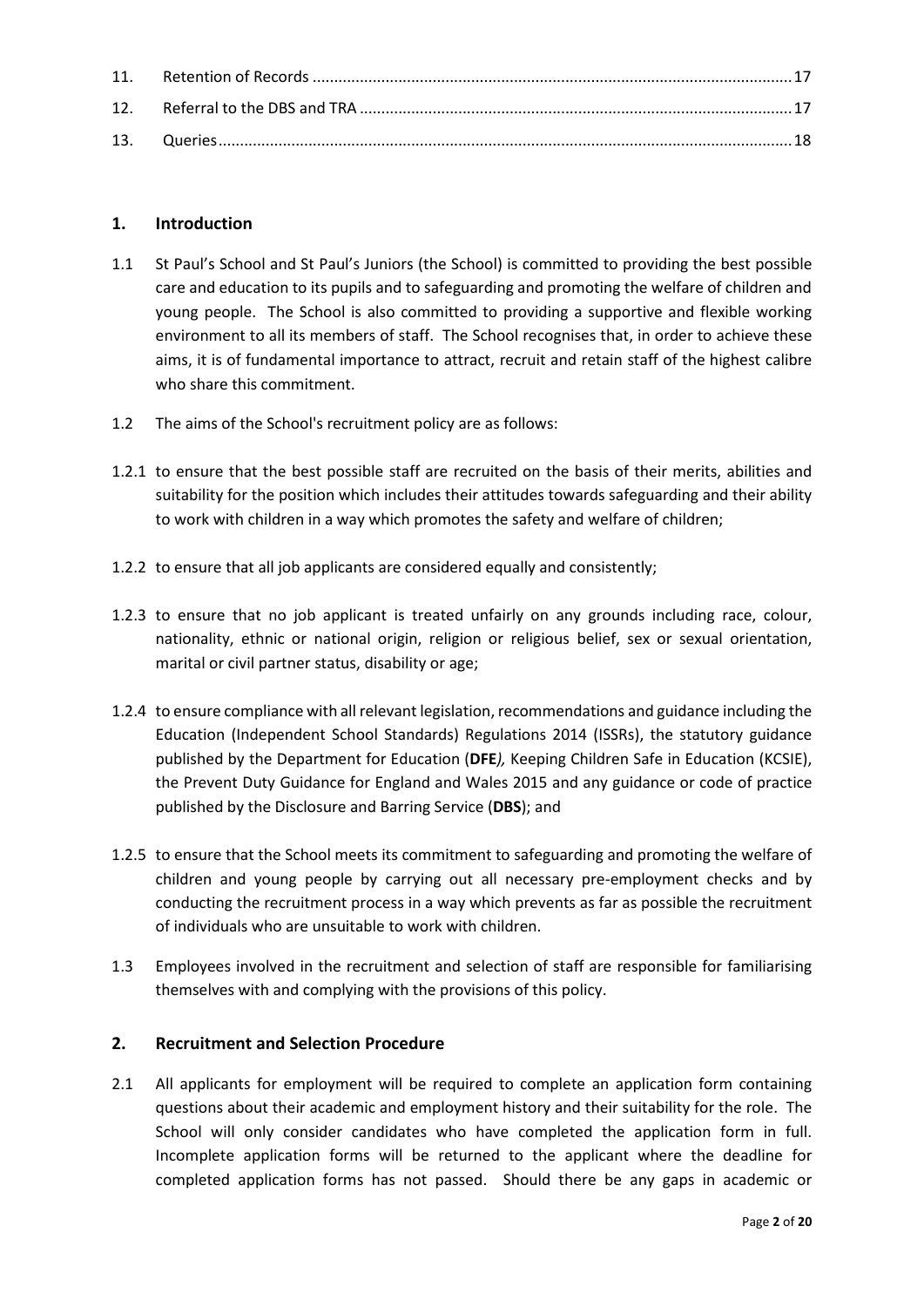employment history, a satisfactory explanation must be provided. A curriculum vitae will not be accepted in place of the completed application form but may be submitted in addition to the completed application form.

2.2 Applicants will receive a job description and person specification for the role applied for. A copy of the School's Child Protection Policy and this policy are available to download on the School's website or in hard copy format to applicants, on request. Applicants will also be asked to provide information regarding any periods of overseas residence so that a decision can be made as to whether overseas police check or additional references are required.

The School will conduct a shortlisting exercise by reviewing all application forms received in order to determine which applicants will be invited for interview. The shortlisting exercise will usually be conducted by two members of staff.

All shortlisted applicants will be required to complete a self-declaration form prior to interview in which they will be asked to provide information about their criminal records history and other factors relevant to their suitability to work with children. This information will be considered and discussed with applicants at interview.

- 2.3 Shortlisted applicants will then be invited to attend a formal interview at which their relevant skills and experience will be discussed in more detail. Candidates will also be asked questions relating to child protection at interview to ascertain the level of their knowledge and the suitability of their answers. It is recognised that not all interviewees will have Child Protection experience within Schools. In such cases, questions will be adapted to test applicants' responses to hypothetical safeguarding scenarios. At least one member of every appointment panel will have received safer recruitment training. In addition, any member of staff responsible for assessing pre-employment checks will have received the relevant training.
- 2.4 If it is decided to make an offer of employment following the formal interview, any such offer will be conditional on the following:
	- the agreement of a mutually acceptable start date and the signing of a contract incorporating the School's standard terms and conditions of employment;
	- a pre-employment immigration check (the necessary documents that must be shown before any employment may start) confirming the right to work in the UK;
	- verification of the applicant's identity (where that has not previously been verified);
	- the receipt of two references (one of which must be from the applicant's most recent employer) which the School considers to be satisfactory;
	- for positions which involve "teaching work", information about whether the applicant is, or has ever been, the subject of a sanction, restriction or prohibition issued by the Teaching Regulation Agency (**TRA**), which, in the School's opinion, renders them unsuitable to work at the School; \*\*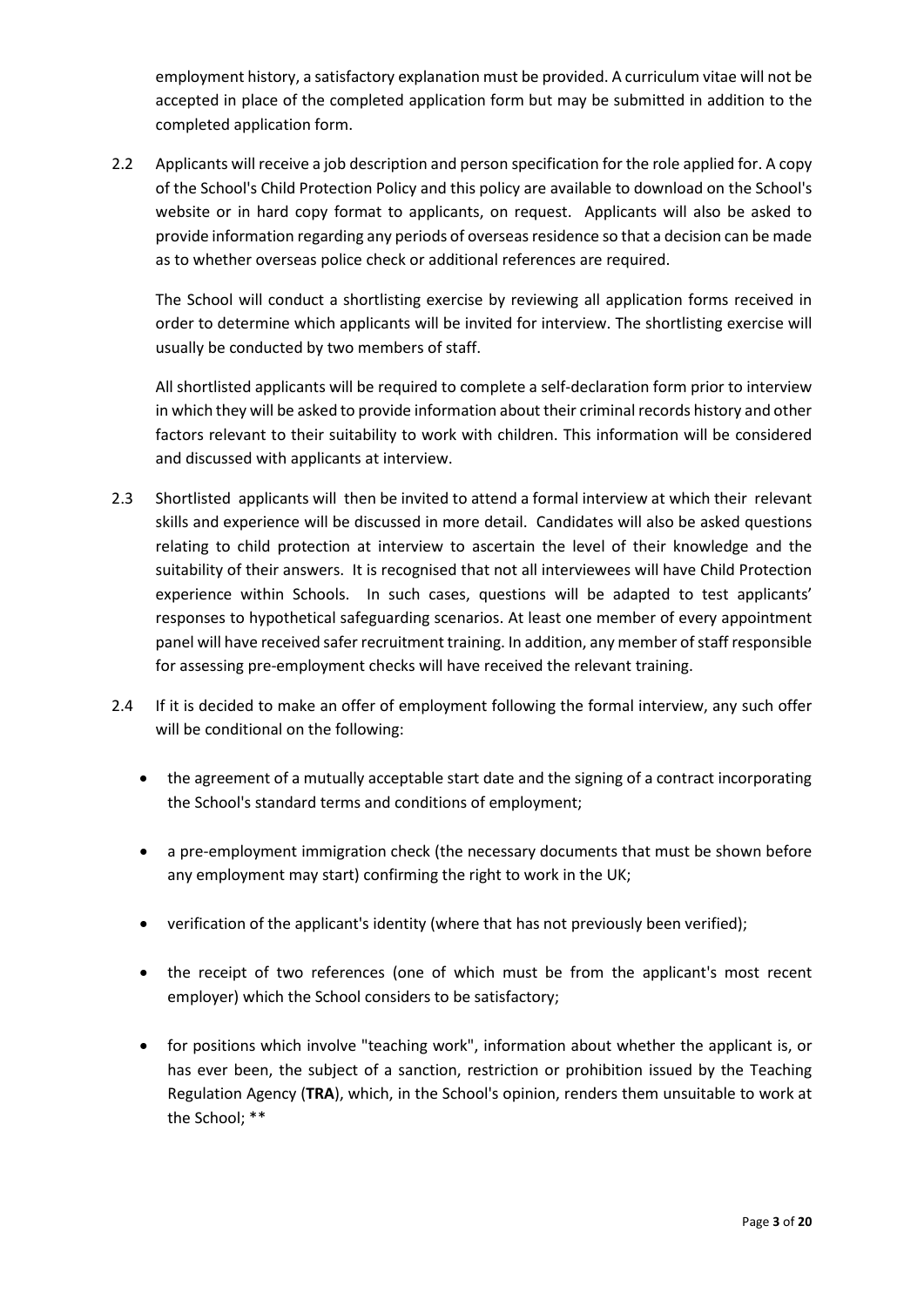- for applicants who have carried out teaching work outside the UK, information about whether the applicant has ever been referred to, or is the subject of a sanction issued by a regulator of the teaching profession in any other country which, in the School's opinion, renders them unable or unsuitable to work at the School;
- where the position amounts to "regulated activity (see paragraph 4.3 below) the receipt of an enhanced disclosure (including confirmation that the applicant is not named on the Children's Barred List\*) from the DBS which the School considers to be satisfactory. In the unlikely event that the position does not amount to "regulated activity" (for examples where volunteers are regularly supervised) the School will carry out the relevant DBS check which will ordinarily be an enhanced check without barred list;
- information about whether the applicant is, or has ever been, subject to a direction under section 142 of the Education Act 2002 which prohibits, disqualifies or restricts them from providing education at a school, taking part in the management of an independent school or working in a position which involves regular contact with children or which otherwise, in the School's opinion, renders them unsuitable to work at the School; (checked via DBS certificate)
- for management positions:
	- $\circ$  information about whether the applicant is, or has ever been, the subject of a direction under section 128 of the Education and Skills Act 2008 which prohibits, disqualifies or restricts them from being involved in the management of an independent school or which otherwise, in the School's opinion, renders them unsuitable to work at the School; (NB the School will also carry out this check for staff promoted internally to positions of management) \*\* and
	- $\circ$  information about whether the applicant is, or has ever been, the subject of a referral to, or proceedings before, the Department for Education or other appropriate authority where consideration was given to imposing a direction under section 128 of the Education and Skills Act 2008 which, in the School's opinion, renders them unsuitable to work at the School;
- confirmation that the applicant is not disqualified from acting as a charity trustee or charity senior manager (currently only applicable to the roles of High Master, Finance Director, Clerk to the Governors and members of the Governing Body)
- verification of the applicant's medical fitness for the role (see paragraph 3 below);
- any further checks that the School deems appropriate as a result of the applicant having lived or worked outside of the UK, which may include an overseas criminal records check, certificate of good conduct or professional references (see 4.7 below); and
- verification of professional qualifications which the School deems a requirement for the post, or which the applicant otherwise cites in support of their application (where they have not been previously verified).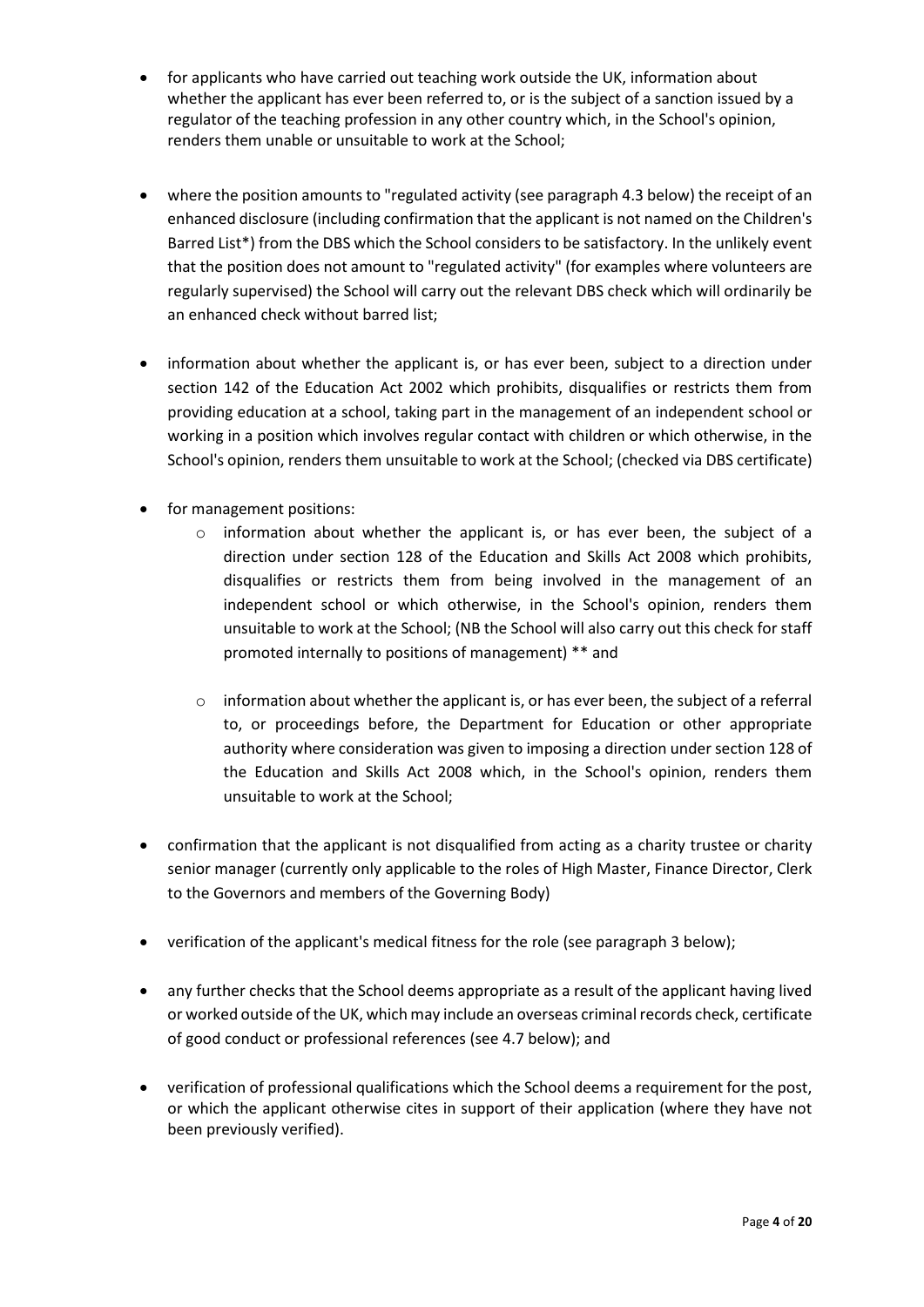*\*A check of the Children's Barred List is not permitted if an individual will not be undertaking "regulated activity". Whether a position amounts to "regulated activity" must therefore be considered by the School in order to decide which DBS checks are appropriate. It is however likely that in nearly all cases a Children's Barred List check will be carried out.*

*\*\*The School carries out these via the Teacher Services' system (formally known as Employer Access Online). This service allows the School to identify existing prohibitions and sanctions made under section 142 of the 2002 Act; teacher prohibitions made under section 141 of the 2002 Act; any direction made under 128 of the 2008 Act; sanctions or restrictions imposed by the General Teaching Council for England before its abolition in March 2012;* 

# <span id="page-4-0"></span>**3. Medical Fitness**

- 3.1 The School has a statutory responsibility to verify the medical fitness of anyone to be appointed to a post at the School, after an offer of employment has been made but before the appointment can be confirmed.
- 3.2 It is the School's practice that all applicants to whom an offer of employment is made must complete a Health Questionnaire and sign to confirm that they know of no reasons, on grounds of mental or physical health, why they should not be able to discharge with due care and skill the responsibilities required by the post in question. The School will arrange for the information contained in the Health Questionnaire to be reviewed by the School's Doctor. This information will be reviewed against the Job Description and the Person Specification for the particular role, together with details of any other physical or mental requirements of the role i.e. proposed timetable, extra-curricular activities, layout of the School etc. If the School's Doctor has any doubts about an applicant's fitness the School will consider reasonable adjustments in consultation with the applicant. The School may also seek a further medical opinion from a specialist or request that the applicant undertakes a full medical assessment.
- 3.3 The School is aware of its duties under the Equality Act 2010. No job offer will be withdrawn without first consulting with the applicant, obtaining medical evidence, considering reasonable adjustments and suitable alternative employment.

# <span id="page-4-1"></span>**4. Pre-employment Checks**

In accordance with the recommendations set out in KCSIE, DUCA and the requirements of the Education (Independent School Standards) (England) Regulations 2014 the School is required to carry out a number of pre-employment checks in respect of all prospective employees.

In addition to the checks set out below, the School reserves the right to obtain such formal or informal background information about an applicant as is reasonably in the circumstances to determine whether they are suitable to work at the School. This may include internet and social media searches.

In fulfilling its obligations, the School does not discriminate on the grounds of race, colour, nationality, ethnic or national origin, religion or religious belief, sex or sexual orientation, martial or civil partner status, disability or age.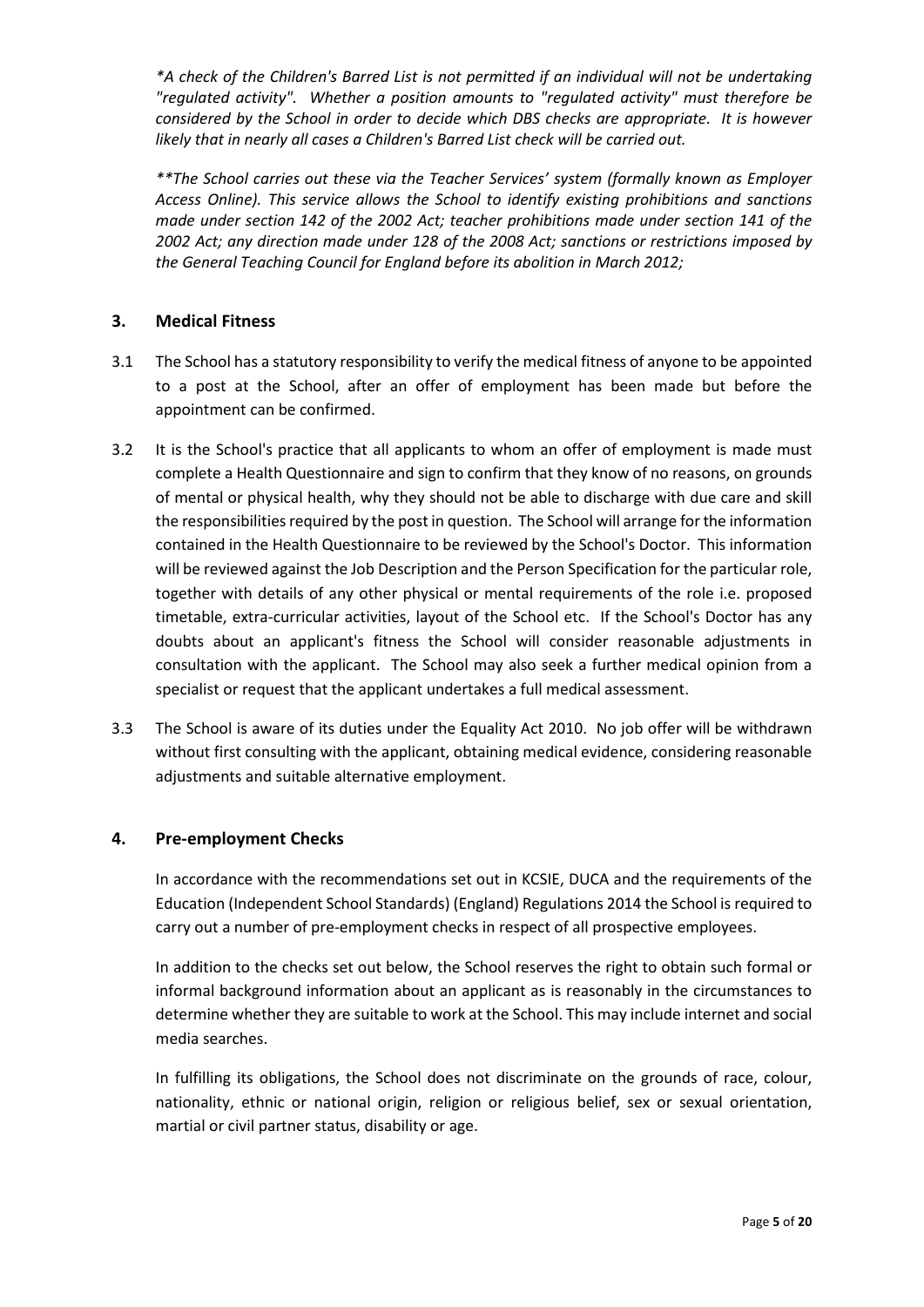# *4.1 Verification of Identity, Address, right to work in the UK and qualifications*

- 4.1.1 All applicants who are invited to an interview will be required to bring the following evidence of identity, right to work in the UK, address and qualifications as set out below and in the list of valid identity documents at Appendix 1 (these requirements comply with DBS identity checking guidelines):
	- one document from Group 1 (to include the birth certificate where this is available); and
	- two further documents from either of Group 1, Group 2a or Group 2b, one of which must verify the applicant's current address; and
	- original documents confirming any educational and professional qualifications referred to in their application form.
- 4.1.2 Where an applicant claims to have changed their name by deed poll or any other means (e.g. marriage, adoption, statutory declaration) they will be required to provide documentary evidence of the change.
- 4.1.3 The School asks for the date of birth of all applicants (and proof of this). Proof of date of birth is necessary so that the School may verify the identity of, and check for any unexplained discrepancies in the employment and education history of all applicants. The School does not discriminate on the grounds of age.
- 4.1.4 Should an applicant attend interview without the above documentary evidence, without good cause, the interview may be cancelled and the School may choose not to progress their application further even upon subsequent submission of the documentation.

#### *4.2 References*

- 4.2.1 References will be taken up on short listed candidates prior to interview where possible References may however be taken up after interview by exception or agreement.
- 4.2.2 All offers of employment will be subject to the receipt of a minimum of two references which are considered satisfactory by the School. One of the references must be from the applicant's current or most recent employer. If the current/most recent employment does/did not involve work with children, then the second referee should be from the employer with whom the applicant most recently worked with children. Neither referee should be a relative or someone known to the applicant solely as a friend and references should ideally be from a senior person with appropriate authority (in a position to be aware of relevant issues, not usually just a colleague).
- 4.2.3 All referees will be asked whether they believe the applicant is suitable for the job for which they have applied and whether they have any reason to believe that the applicant is unsuitable to work with children. Referees will also be asked to confirm that (to the best of their knowledge) the applicant has not been radicalised so that they do not support terrorism or any form of "extremism" (see the definition of "extremism" at paragraph 8 below). All referees will be sent a copy of the job description and person specification for the role which the applicant has applied for. If the referee is a current or previous employer, they will also be asked to confirm the following:
	- the applicant's dates of employment, salary, job title/duties, reason for leaving, performance, sickness\* and disciplinary record;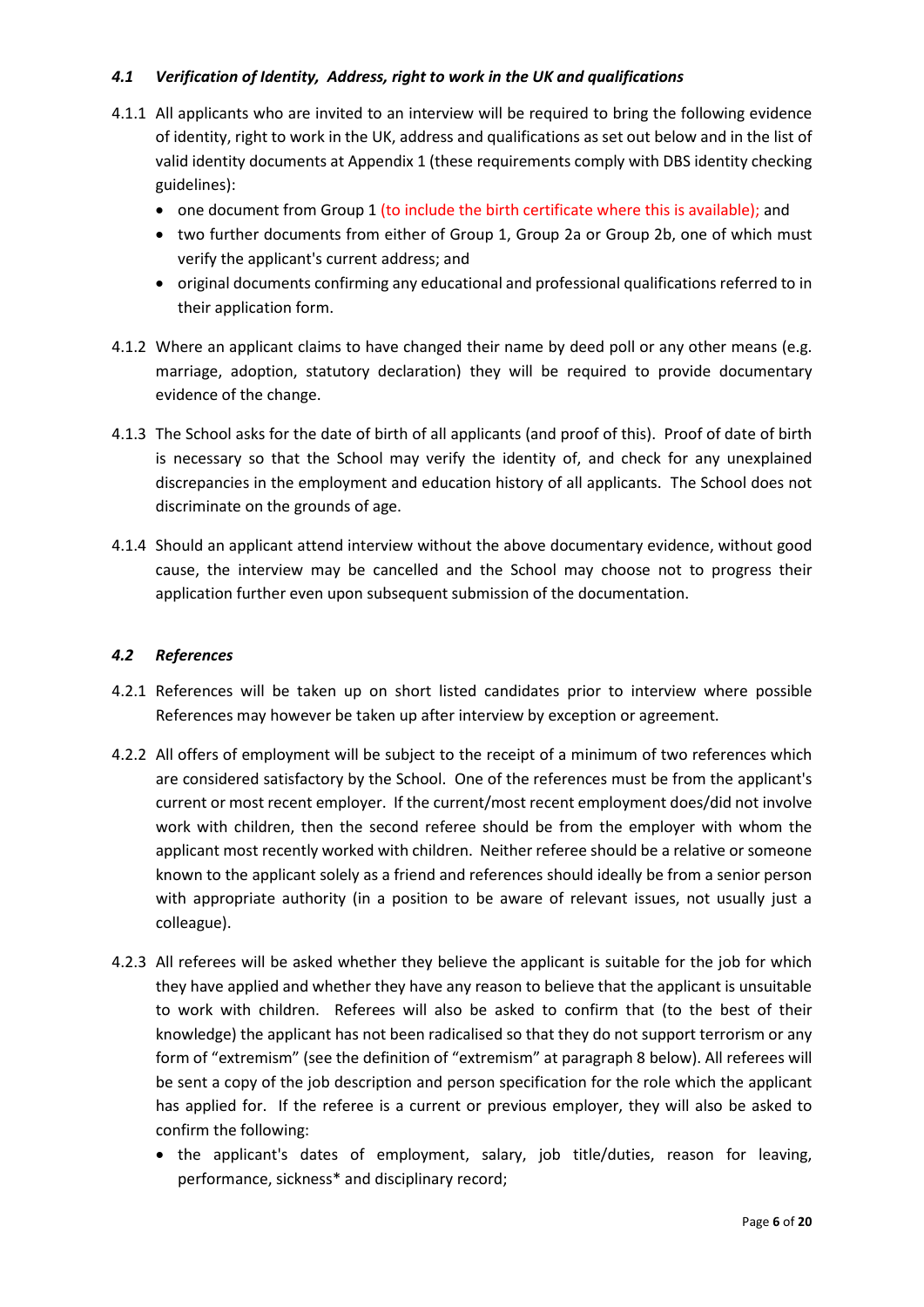- whether the applicant has ever been the subject of disciplinary procedures involving issues related to the safety and welfare of children (including any in which the disciplinary sanction has expired), except where the issues were deemed to have resulted from allegations which were found to be , unsubstantiated, unfounded, false or malicious; and
- whether any allegations or concerns have been raised about the applicant that relate to the safety and welfare of children or young people or behaviour towards children or young people or behaviour towards children or young people, except where the allegation or concerns were found to be false, unsubstantiated or malicious.

*(\*questions about health or sickness records will only be sent out after the offer of employment has been made.)*

- 4.2.4 The School will only accept references obtained directly from the referee and it will not rely on references or testimonials provided by the applicant or on open references or testimonials.
- 4.2.5 The HR Department will compare all references with any information given on the application form. Any discrepancies or inconsistencies in the information (e.g. delays in receipt, specific questions not answered satisfactorily, any expression of concern about the suitability of the candidate, any doubt about the validity of the reference) will be followed up appropriately by the School's HR department. From 1 September 2016 the School will make telephone contact with referees to verify the authenticity of all references. When verifying references, the School will make contact with referees via the referee's work telephone number and not private mobile numbers. The process of verbally verifying the reference will also ensure that electronic references originate from a legitimate source
- 4.2.6 *Any information about past disciplinary action or allegations that are disclosed will be considered carefully when assessing the applicant's suitability for the post.*
- 4.2.7 It is a criminal offence to falsify references. Any applicants or referees who are found to have submitted false references to the School will be referred to the Local Area Designated Officer (LADO).
- 4.2.8 Suitability references will be sought for internal candidates applying for new positions within the School.

# *4.3 Disclosure and Barring Checks*

- 4.3.1 Due to the nature of the work, the School applies for an enhanced disclosure from the Disclosure and Barring Service (**DBS**) in respect of all prospective staff members, governors and volunteers deemed to be working in regulated activity.
- 4.3.2 Prior to 29 May 2013 an enhanced disclosure contained details of all convictions on record (including those which are defined as "spent" under the Rehabilitation of Offenders Act 1974) together with details of any cautions, reprimands or warnings held on the Police National Computer. It could also contain non-conviction information from local police records which a chief police officer considered relevant to the role applied for at the School.
- 4.3.3 With effect from 29 May 2013 the DBS commenced the filtering and removal of certain specified information relating to old and minor criminal offences from all criminal records disclosures.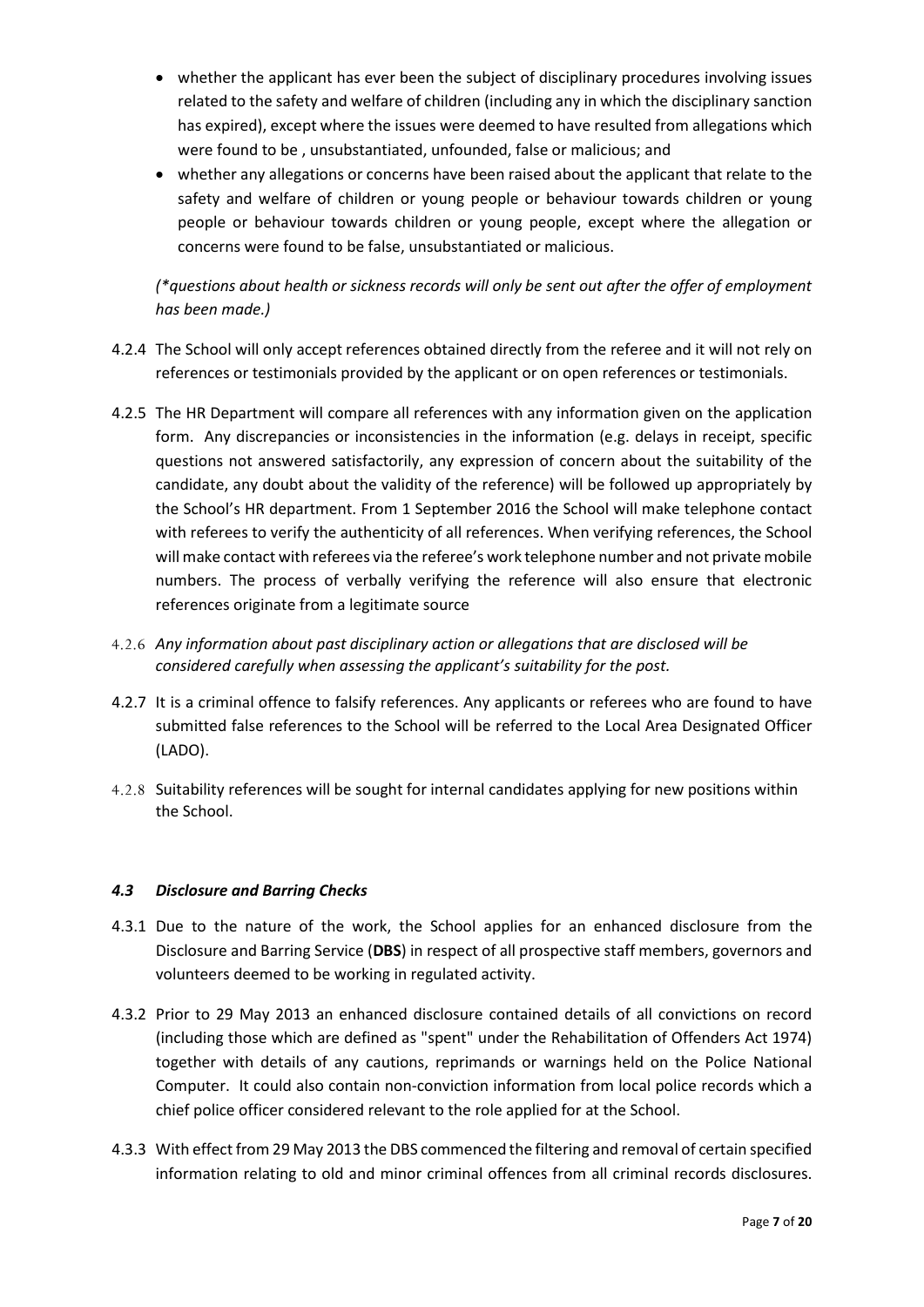The filtering rules developed by the DBS and the Home Office designate certain spent convictions and cautions as "protected". "Protected" convictions and cautions are not included in a DBS certificate and job applicants are not required to disclose them during the recruitment process. It is unlawful for an employer to take into account a conviction or caution that should not have been disclosed. If a protected conviction or caution is inadvertently disclosed to the School during the recruitment process it must be disregarded when making a recruitment decision.

A conviction will always be disclosable if it was imposed for a "specified offence" committed at any age. A caution issued for a "specified offence" committed over the age of 18 will always be disclosable. However, a caution issued for a "specified offence" committed under the age of 18 is never disclosable. "Specified offences" are usually of a serious violent or sexual nature, or are relevant for safeguarding children and vulnerable adults. The list of "specified offences" can be found at:

# [https://www.gov.uk/government/publications/dbs-list-of-offences-that-will-never-be-filtered](https://www.gov.uk/government/publications/dbs-list-of-offences-that-will-never-be-filtered-from-a-criminal-record-check)[from-a-criminal-record-check](https://www.gov.uk/government/publications/dbs-list-of-offences-that-will-never-be-filtered-from-a-criminal-record-check)

The filtering rules were amended and updated on 28 November 2020 and now work as follows:

## **For those aged 18 or over at the time of an offence**

A spent criminal conviction for an offence committed in the United Kingdom when a person was over the age of 18 will not be disclosed in a DBS certificate (and does not have to be disclosed by the job applicant) if:

- eleven years have elapsed since the date of the conviction;
- it did not result in a custodial sentence; and
- it was not imposed for a "specified offence"

A spent caution for an offence committed when a person was over the age of 18 will not be disclosed in a DBS certificate (and does not have to be disclosed by a job applicant) if:

- six years have elapsed since the date it was issued; and
- It was not issued for a "specified offence".

#### **For those aged under 18 at the time of an offence**

- A spent conviction for an offence committed when a person was under the age of 18 will not be disclosed in a DBS certificate (and does not have to be disclosed by a job applicant) if: five and a half years have elapsed since the date of the conviction;
- it did not result in a custodial sentence; and
- it was not imposed for a "specified offence".

A caution issued for an offence committed when a person was under the age of 18 will never be disclosed in a DBS certificate (and does not have to be disclosed by a job applicant).

The School applies for an enhanced disclosure from the DBS and a check of the Children's Barred List (now known as an Enhanced Check for Regulated Activity) in respect of all positions at the School which amount to "regulated activity" as defined in the Safeguarding Vulnerable Groups Act 2006 (as amended). The purpose of carrying out an Enhanced Check for Regulated Activity is to identify whether an applicant is barred from working with children by inclusion on the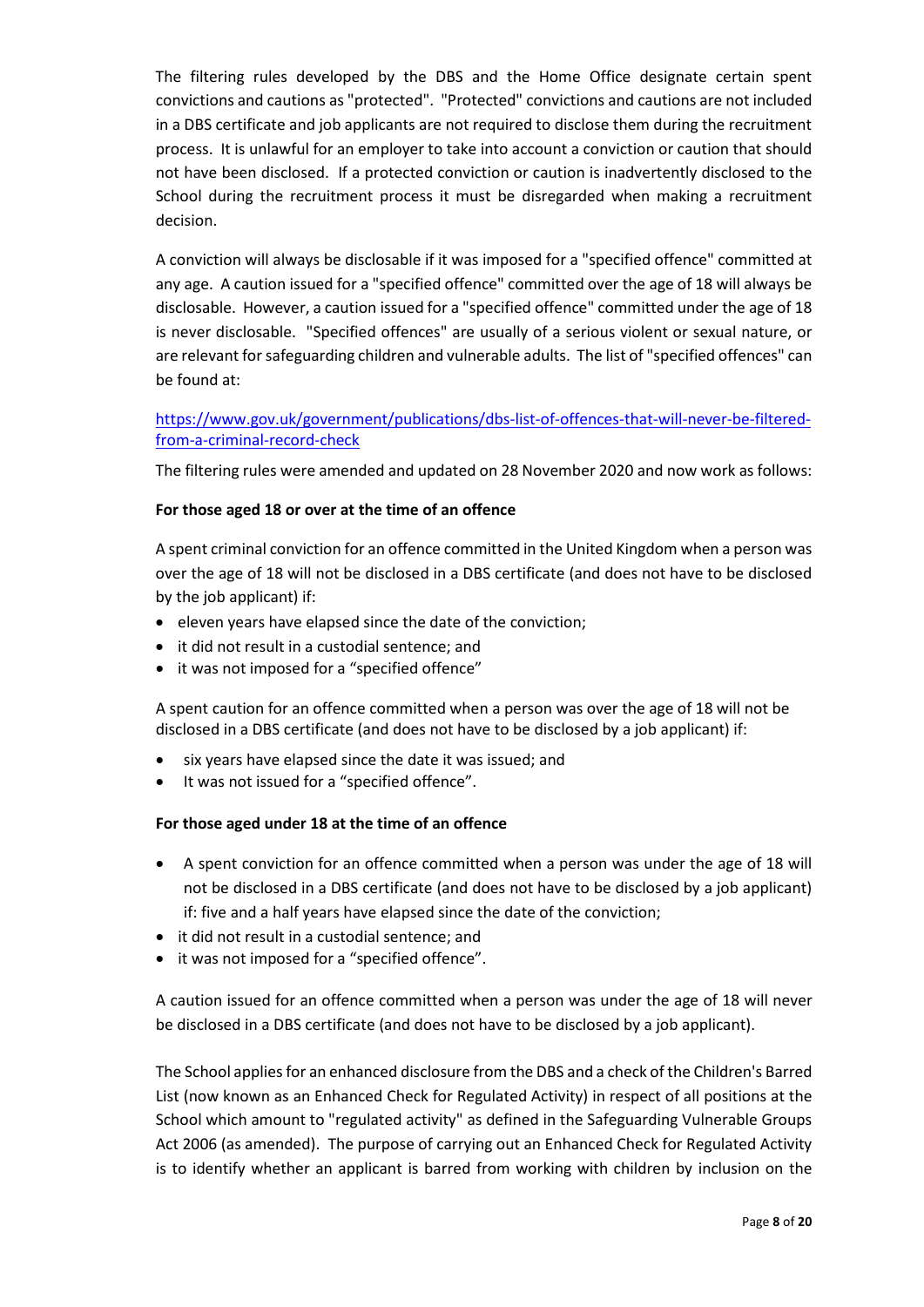Children's Barred List and to obtain other relevant suitability information. Any position undertaken at, or on behalf of, the School, will amount to "regulated activity" if it is carried out:

- frequently, meaning once a week or more on an ongoing basis; or
- overnight, meaning between 2.00 am and 6.00 am; or
- satisfies the "period condition", meaning four times or more in a 30-day period; and
- provides the opportunity for contact with children.
- 4.3.4 Roles which are carried out on an unpaid / voluntary basis will normally amount to regulated activity unless the volunteer is regularly supervised by someone who is themselves in regulated activity.
- 4.3.5 It is for the School to decide whether a role amounts to "regulated activity" taking into account all the relevant circumstances. However, nearly all posts at the School amount to regulated activity. Limited exceptions could include an administrative post undertaken on a temporary basis in the School office outside of term time or voluntary posts which are supervised.
- 4.3.6 The DBS now issues a DBS disclosure certificate to the subject of the check only, rather than to the School. It is a condition of employment with the School that the original disclosure certificate is provided to the School within two weeks of it being received by the applicant. Original certificates should not be sent by post. Applicants must bring the original certificate into the School within two weeks of it being received. A convenient time and date for doing so should be arranged with the Human Resources Department as soon as the certificate has been received. Applicants who are unable to attend at the School to provide the certificate are required to send in a certified copy by post or email within two weeks of the original disclosure certificate being received. Certified copies must be sent to the Human Resources Department. Where a certified copy is sent, the original disclosure certificate must still be provided on the first working day. Employment will remain conditional upon the original certificate being provided and it being considered satisfactory by the School.
- 4.3.7 If there is a delay in receiving a DBS disclosure (or in the case of staff joining from overseas, the DBS application can't be submitted until arrival in the UK and verification of ID and address has taken place) the High Master has discretion to allow an individual to begin work pending receipt of the disclosure. This will only be allowed if all other checks, including a separate, clear check of the Children's Barred List (where the position amounts to regulated activity), have been completed and once appropriate supervision has been put in place (full details of the procedure to be followed are covered in the School's Policy on Staff Commencing Employment Pending a DBS Disclosure).
- 4.3.8 DBS checks will still be requested for applicants with recent periods of overseas residence and those with little or no previous UK residence. See 4.7 below for further details of overseas checks.
- 4.3.9 The HR Department will notify the High Master immediately if a DBS check identifies a criminal record. The High Master will make a judgement about the candidate's suitability, taking into account only those offences which may be relevant to the particular job or situation in question, the nature of the office, the nature of the appointment, the age of the candidate when the offence was committed, the frequency of the offence, and subsequent good behaviour and career. The High Master will confirm in writing whether the person can be employed and, if so, any mitigating actions and controls to be put in place. (Further details on the School's policy on recruitment of ex-offenders is detailed in paragraph 7).
- 4.3.10DBS certificates do not expire and there is no requirement for the School to re-check current employees. However, all staff are required to register with the DBS update service and following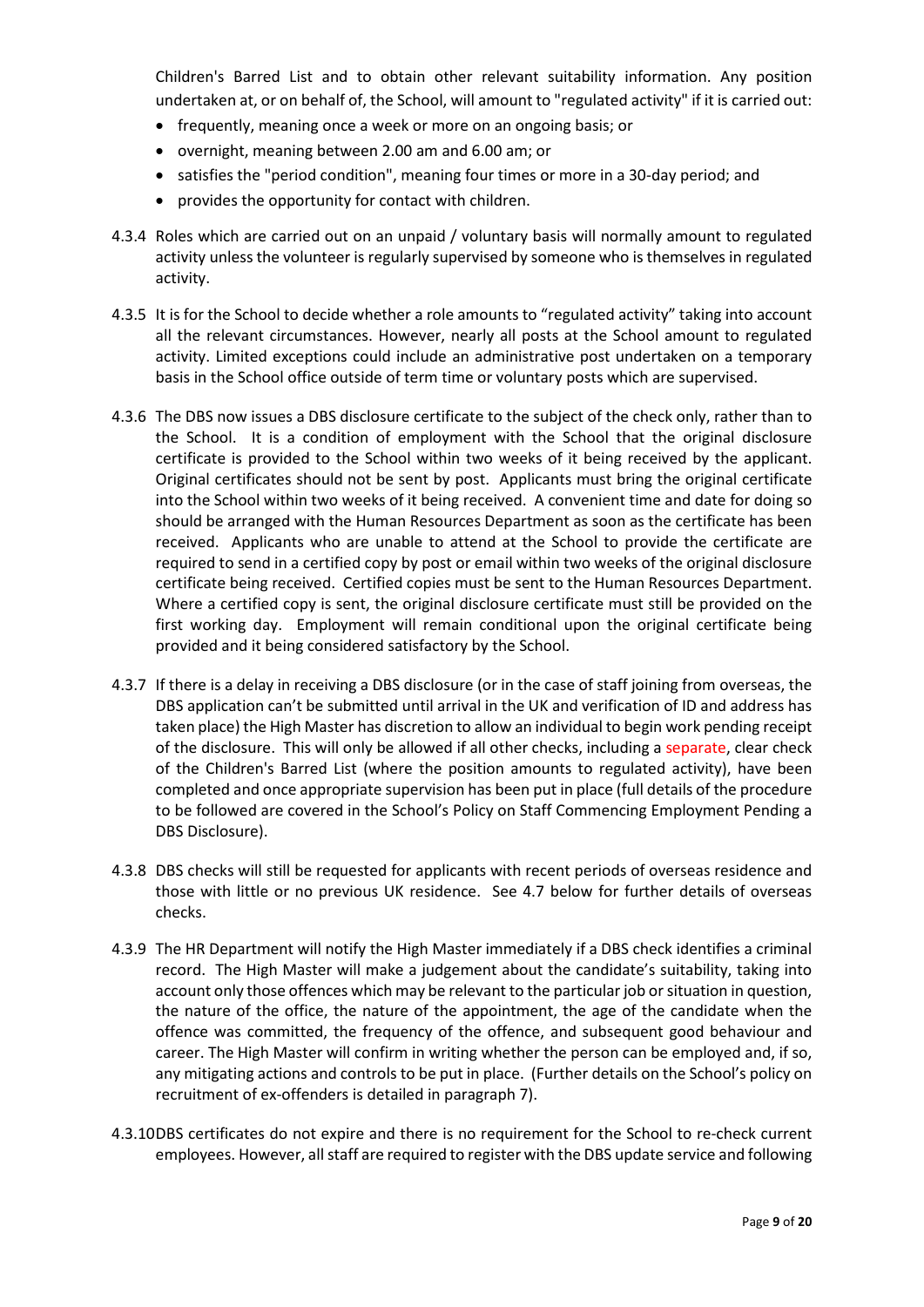guidance received from Richmond LSCB in 2014 the School introduced a policy of renewing DBS checks on a three-yearly basis for all staff (using the DBS update service where applicable).

## *4.4 Prohibition from Teaching*

- 4.4.1 The School is required to check whether staff who carry out "teaching work" are prohibited from doing so. The School uses the Teaching Regulation Agency Teacher Services system to check whether successful applicants are the subject of a prohibition, or interim prohibition, order issued by a professional conduct panel on behalf of the Teaching Regulation Agency.
- 4.4.2 The School carries out this check, and requires associated information, for roles which involve "teaching work". In doing so the School applies the definition of "teaching work" set out in the Teachers' Disciplinary (England) Regulations 2012 which states that the following activities amount to "teaching work":
	- planning and preparing lessons and courses for pupils;
	- delivering lessons to pupils;
	- assessing the development, progress and attainment of pupils; and
	- reporting on the development, progress and attainment of pupils.
- 4.4.3 In addition we ask all applicants for roles which involve "teaching work" to declare in the application form whether they:
	- have ever been the subject of a sanction, restriction or prohibition issued by the Teaching Regulation Agency, or any predecessor or successor body; and
	- have ever been the subject of any proceedings before a professional conduct panel of the Teaching Regulation Agency, or equivalent body in the UK.
- 4.4.4 If in any doubt or if the applicant has taught previously, or may teach in future, the check will be undertaken for individuals such as sports coaches / assistants and technicians.
- 4.4.5 From 1 January 2021, the TRA will no longer maintain a list of EEA teachers with sanctions.

Where an applicant has carried out teaching work outside of the UK, the School will ask the applicant to provide proof of their past conduct as a teacher by obtaining a letter of professional standing from the professional regulating authority of the teaching profession in each country in which they have worked as a teacher. The School will also ask the applicant (and their referees) to disclose whether they have ever been referred to, or are the subject of a sanction issued by, the regulator of the teaching profession in the countries in which they have carried out teaching work.

The School will continue to make any further checks that are applicable (please see para 4.7 re Overseas checks).

4.4.6 The School recognises that a prohibition from teaching order may not last indefinitely. The School also notes that professional conduct panels do not always impose sanctions on the subject of the hearing. However, in order to fully assess the suitability of an applicant the School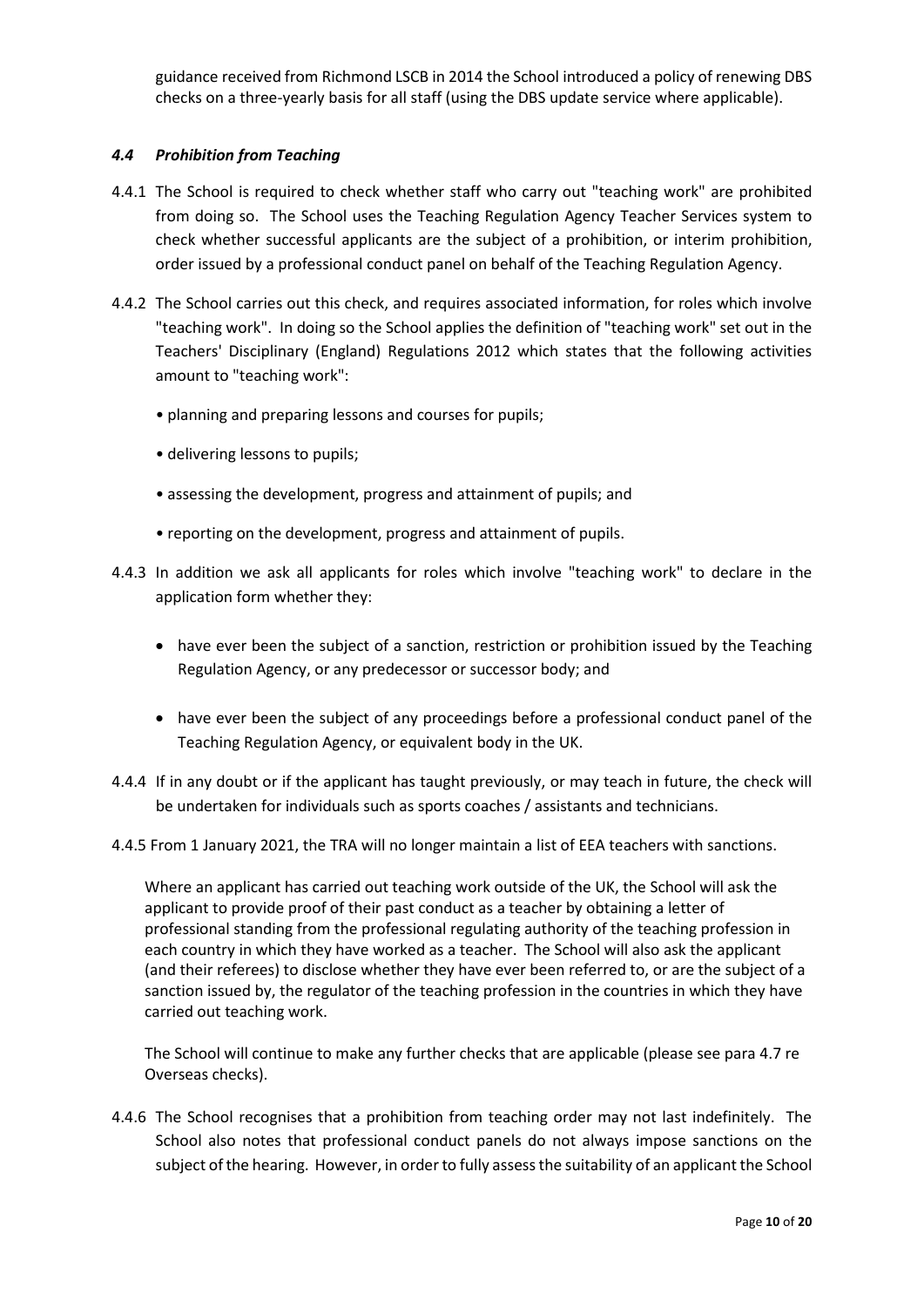considers it important that all such information is made available during the recruitment process. Where an applicant is not currently prohibited from teaching, but has been the subject of a professional conduct hearing whether that resulted in the imposition of a sanction, or where a sanction has lapsed or been lifted, the School will consider whether the facts of the case render the applicant unsuitable to work at the School.

4.4.7 The existence of any relevant information is not a bar to employment with the School.

#### *4.5 Prohibition from Management of Independent Schools Direction ('Section 128 Direction')*

- 4.5.1 The School will check whether applicants appointed to management positions after 12 August 2015 are subject to a Section 128 Direction. (This is a direction made by the Secretary of State under s.128 of the Education and Skills Act 2008 barring individuals from taking part in the management of an independent school).
- 4.5.2 The scope of the barring directions (as detailed in the DfE's confirmation letter of 11 August 2015) covers membership of proprietor bodies (including governors if the governing body is the proprietor body for the school), and all staff positions as follows: High Master, Head, any teaching positions on the senior leadership team, and any teaching positions which carry a department headship. Other teaching posts with additional responsibilities do not count as "taking part in management". For non–teaching staff, only posts which are part of the senior leadership team (Executive team) should be regarded as "management" for the purposes of checking for the existence of the barring direction.
- 4.5.3 The relevant information is contained in the enhanced DBS disclosure certificate (which the School obtains for all posts at the School that amount to regulated activity). It can also be obtained through the Teaching Regulation Agency Teachers' Services System. The School will use either, or both, methods to obtain this information.
- 4.5.4 In addition we ask all applicants for management roles to declare in the application form whether they:
	- have ever been the subject of a section 128 direction or any other sanction which prohibits, disqualifies or restricts them from being involved in the management of an independent school; and
	- have ever been the subject of a referral to, or proceedings before, the Department for Education or other appropriate authority where consideration was given to imposing a section 128 direction or any other sanction which prohibits, disqualifies or restricts them from being involved in the management of an independent school.
- 4.5.5 It is the School's position that in order to fully assess the suitability of an applicant for a management role it must be provided with the above information. Where an applicant is not currently prohibited from management but has been the subject of a referral to, or hearing before, the Department for Education or other appropriate body whether that resulted in the imposition of a section 128 direction or other sanction, or where a section 128 direction or other sanction has lapsed or been lifted, the School will consider whether the facts of the case render the applicant unsuitable to work at the School.
- 4.5.6 If a member of staff is promoted internally to a management position then the School will check that the member of staff is not subject to a Section 128 direction prior to the promotion.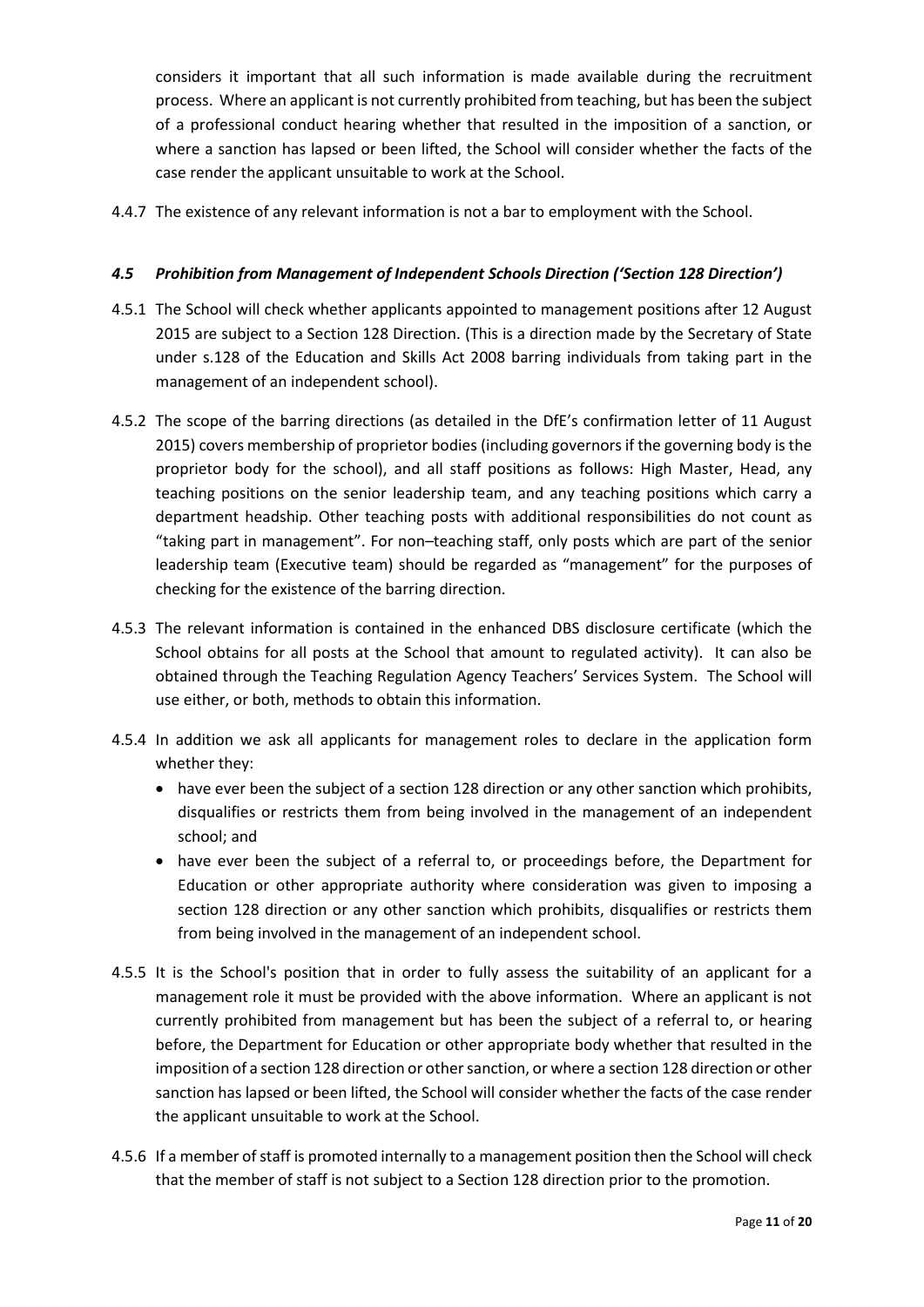#### **4.6 Disqualification from acting as a charity trustee or charity senior manager**

- 4.6.1 Under the Charities Act 2011 it is a criminal offence for a person to act as a trustee or senior manager of a charity when disqualified from doing so. The Charities Act 2011 sets out the grounds on which a person can be disqualified from acting as a trustee or senior manager. These include various spent and unspent criminal offences and other sanctions. A person is considered to be a charity trustee if they are one of the people who have general control and management of the administration of the charity. At SPS the trustees are the governors of the school. Senior managers include those employees who report directly to the charity trustees or have responsibility for the overall management and control of the charity's finances. At the School the disqualification rules will be applicable to all governors, the High Master and the Finance Director.
- 4.6.2 Relevant staff are required to read and complete a declaration confirming that they are not, to the best of their knowledge, subject to any of the disqualification criteria.

#### *4.7 Overseas Checks*

- 4.7.1 In addition to DBS checks, applicants with periods of overseas residence and those with little or no previous UK residence will also be asked to provide further information, including a criminal record check (or equivalent) or a certificate of good conduct from the relevant jurisdiction(s). There is no mandatory period of time spent overseas which requires additional checks to be complete with guidance stating that "such further checks are made as the School considers appropriate having regard to any guidance issued by the Secretary of State". The HR department will assess each applicant individually, although the School will usually undertake an overseas criminal record check if the candidate has resided overseas for a period of 3 months or longer in the ten years prior to applying or a position at the School. In some cases, it may be deemed necessary to request a criminal record check for each country in which an applicant has lived or worked for a minimum of three months since the age of 18. In addition, a criminal record check from the country of nationality will be requested.
- 4.7.2 Where a member of staff has worked in a school in the UK since moving from overseas, without going back overseas, it is not necessary to repeat the overseas checks for subsequent appointments. However, the School will assess each case individually and assess what overseas checks the previous school carried out prior to deciding whether to carry out further / repeat checks.
- 4.7.3 The School refers to Home Office guidance on what checks are available from different countries.
- 4.7.4 The School recognises that formal checks are not available from some countries, that they can be significantly delayed or that a response may not be provided. In such circumstances the School will seek to obtain further information from the country in question, such as a reference from any employment undertaken in that country.

In addition, the School may allow an applicant to commence work pending receipt of a formal check from a particular country if it has received a reference and/or letter of professional standing from that country and considers the applicant suitable to start work. Decisions on suitability will be based on all of the information that has been obtained during the recruitment process. Unless expressly waived by the School, continued employment will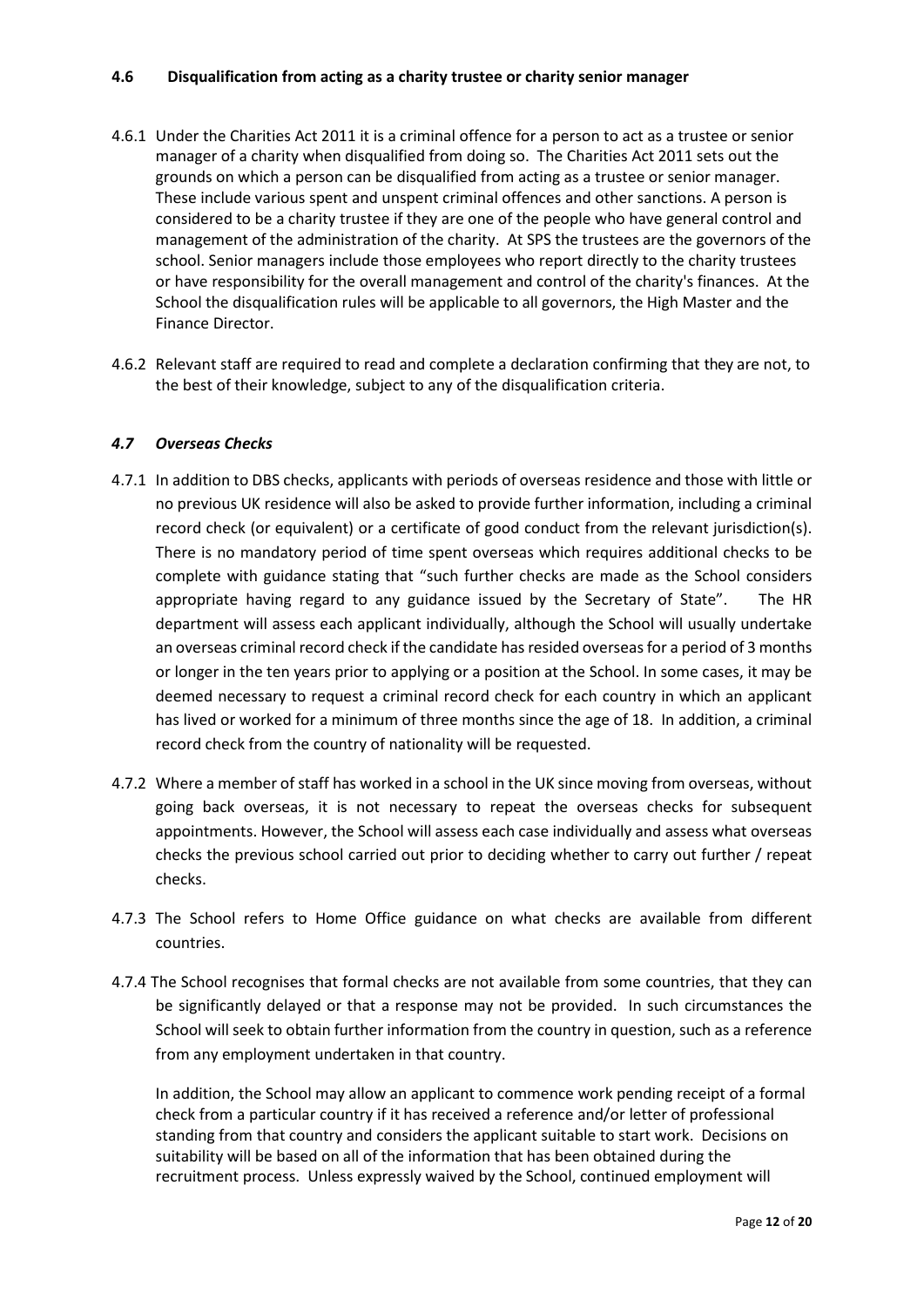remain conditional upon the School being provided with the outcome of the formal check and it being considered satisfactory.

If the formal check is delayed and the School is not satisfied about the applicant's suitability in the absence of that information, the applicant's proposed start date may be delayed until the formal check is received.

- 4.7.5 If no information is available from a particular country the School will carry out an assessment of whether the applicant is suitable to work at the School on the basis of all other suitability information that has been obtained. The School will take proportionate risk-based decisions on a person's suitability in such circumstances. All suitability assessments must be documented and retained on file.
- 4.7.8 Please refer to paragraph 4.4.5 regarding overseas checks for prospective staff who have taught overseas.

## <span id="page-12-0"></span>**5. Contractors and Supply Staff**

- 5.1 Contractors engaged by the School must complete the same checks for their employees that the School is required to complete for its staff. The School requires confirmation (in writing) that these checks have been completed before employees of the Contractor can commence work at the School. Where external contractors do not have access to the necessary database to do the relevant checks, the School will do the missing check(s) themselves, where it applies (e.g. prohibition from teaching).
- 5.2 "Supply staff" are staff supplied by an "employment business" (agency) to work under the control of the School. Agencies who supply staff to the School must also complete the preemployment checks which the School would otherwise complete for its staff. Again, the School requires confirmation in writing that these checks have been completed before an individual can commence work at the School. Where an "employment business" provides supply staff (to work under the control of the school) then the DBS certificate must be seen by the School (whether or not it discloses any information) and the DBS must be less than three months old when the person starts work at the School (unless he /s he has been working in a school in the last three months).
- 5.3 The School will also independently verify the identity of contractors and staff supplied by an "employment business".

#### <span id="page-12-1"></span>**6. Volunteers**

- 6.1 Under no circumstances will a volunteer, in respect of whom no safeguarding checks have been undertaken, be left unsupervised with children or allowed to engage in regulated activity.
- 6.2 Prior to engaging a volunteer to carry out any activities for or on behalf of the School, the Head of Department with responsibility for the volunteer appointment will discuss the proposed activities to be undertaken by the volunteer with the HR Department so that a risk assessment can be completed and a decision can be made as to what vetting checks are required.. Appendices 1 & 2 of the School's separate Volunteers - Vetting Checks and Risk Assessments policy will be used to determine which checks are necessary.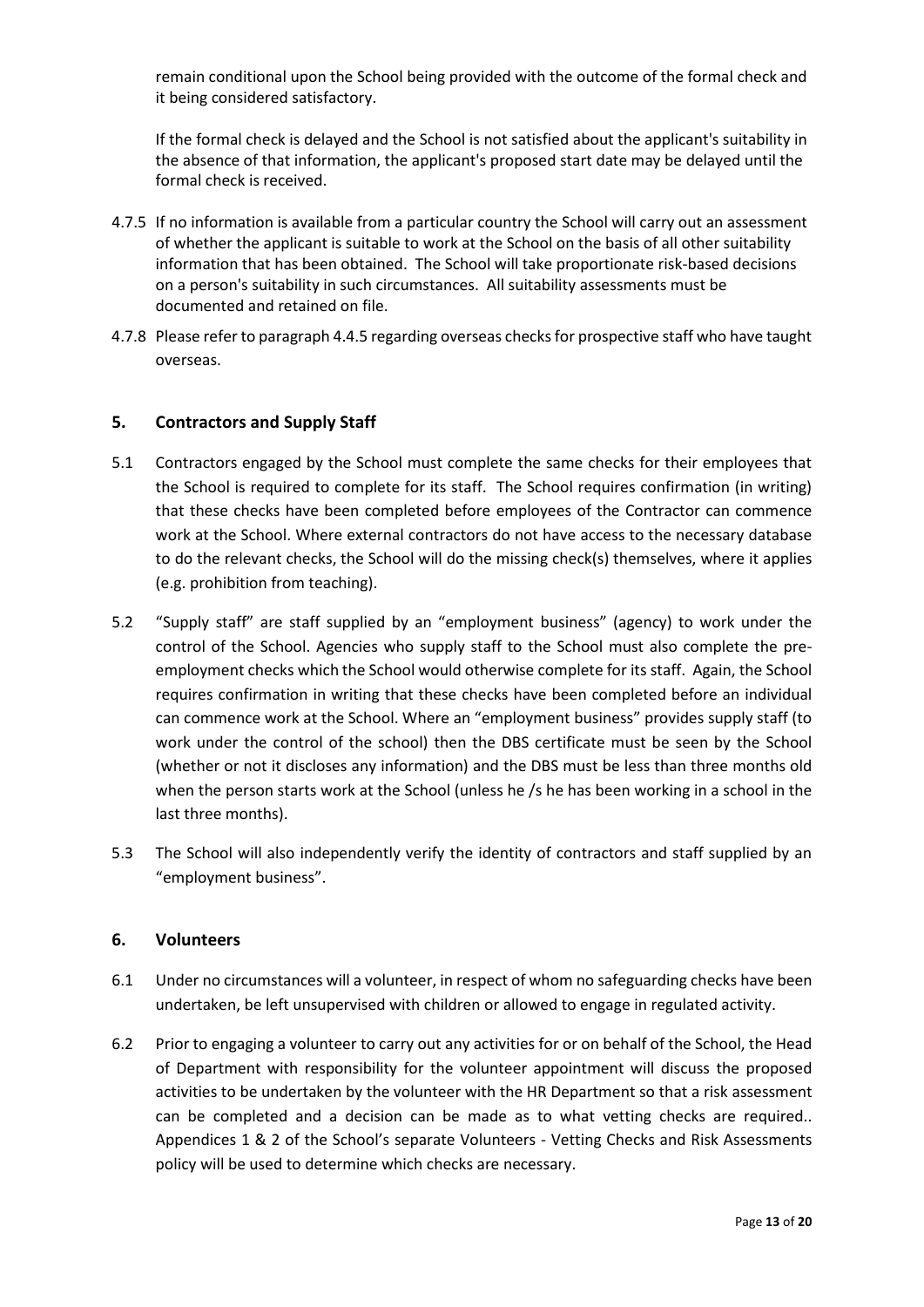# <span id="page-13-0"></span>**7. Governors**

7.1 Governors are subject to an enhanced DBS check (either including or not including barred list information as appropriate), confirmation of identity, confirmation of right to work in the UK, prohibition from management check (section 128 direction – see para 4.5) and overseas police background checks as appropriate. (The Chair of Governors is required to undergo these checks via the DfE). The School's policy is also to carry out prohibition from teaching checks (and EEA check) for members of the Governing Body. Members of the Governing Body are required to complete a disqualification from acting as a charity trustee or charity senior manager declaration (see para 4.6.1)

The above checks are not mandatory for Associate members who are appointed by the governing body to serve on one or more governing body committees. However, the School will assess them under the volunteer's risk assessment policy to determine if the nature of the work on the committees necessitates checks (see para 6).

Further details can be found in the separate Governing Body – vetting checks policy.

## **8. Visiting Speakers**

- 8.1 Visiting Speakers would usually come under the School's Visitors' Policy. However, in addition to the procedures required by the Visitors' Policy the Prevent statutory guidance requires the School to ensure that any visiting speakers who might fall within the scope of the Prevent duty, whether invited by staff or pupils, are suitable and appropriately supervised.
- 8.2 Staff arranging a visiting speaker must submit the visitor's details via an online form (Visiting Speakers Register) on the intranet to the Designated Safeguarding Lead for the relevant School. This must be done irrespective of the topic the visitor will be speaking on. A list will be maintained of all visiting speakers by the relevant DSL.
- 8.3 If a visitor is invited to speak in the area of religion, philosophy or politics then the member of staff arranging the visit must complete a risk assessment (See Visiting Speakers Policy). Staff should have regard to the Prevent duty when making assessments of risk in any situation where the profile of the speaker or the topic he/she has been invited to speak on indicates he/she may (intentionally or unwittingly) pose a risk of endorsing, condoning or inciting extremist political or religious views when interacting with pupils. If such a risk is identified then the speaker's visit will not be permitted.
- 8.4 In carrying out risk assessments the School will always have regard to the Visiting Speakers Policy, the Prevent Duty Guidance and the definition of "extremism" set out in KCSIE which states:

"*"Extremism" is vocal or active opposition to fundamental British values, including democracy, the rule of law, individual liberty and mutual respect and tolerance of different faiths and beliefs. We also include in our definition of extremism calls for the death of members of our armed*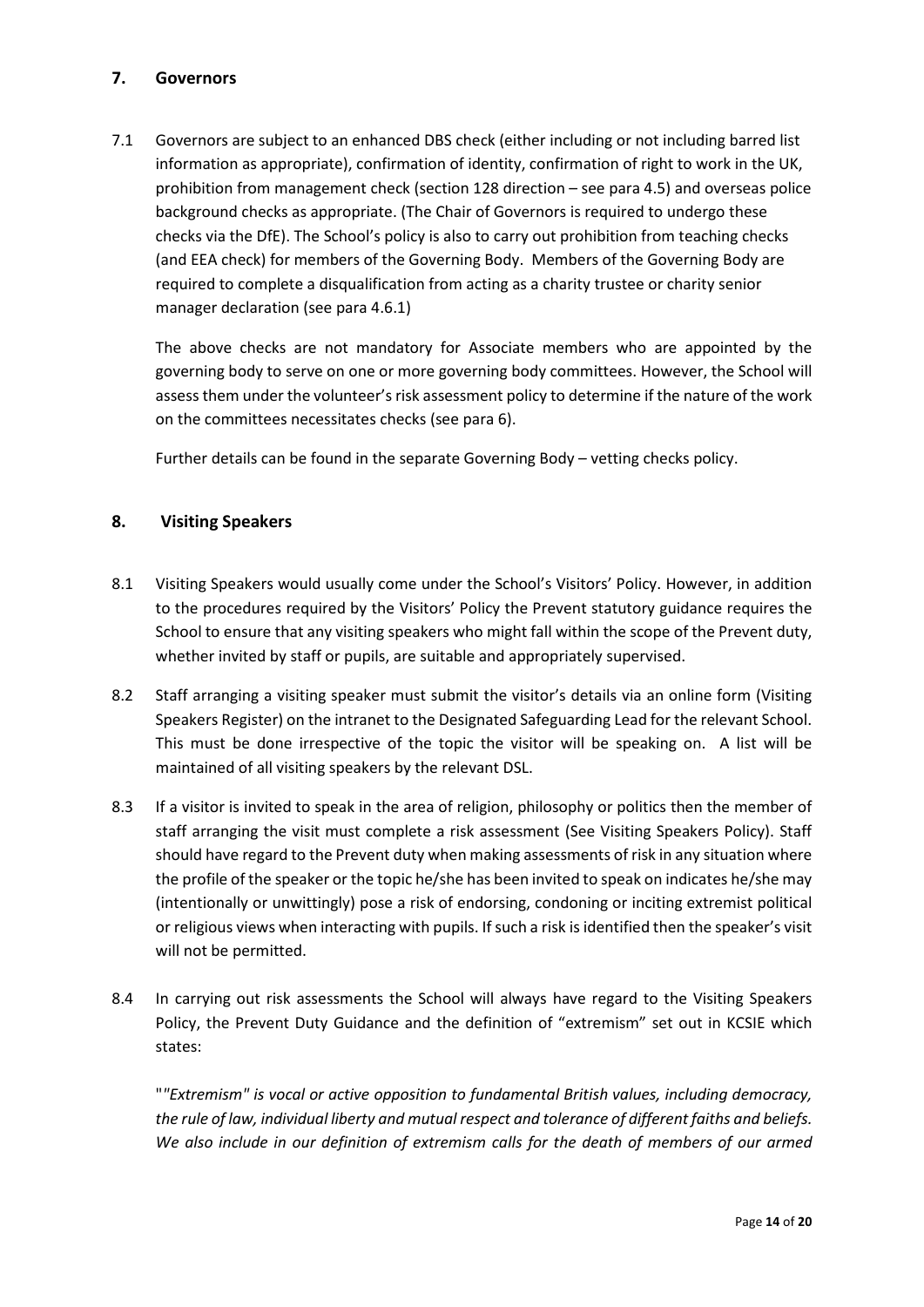*forces, whether in this country or overseas. Terrorist groups very often draw on extremist ideas developed by extremist organisations.*"

- 8.5 In fulfilling its Prevent Duty obligations the School does not discriminate on the grounds of race, colour, nationality, ethnic or national origin, religion or religious belief, sex or sexual orientation, marital or civil partner status, disability or age.
- 8.6 Further details can be found in the Visiting Speakers' Policy.

# <span id="page-14-0"></span>**9. Policy on the Recruitment of Ex-offenders**

#### *9.1 Background*

- 9.1.1 As an organisation using the DBS Disclosure service to assess applicants' suitability for all positions at the School, the School complies fully with the DBS Code of Practice and undertakes to treat all applicants for positions fairly.
- 9.1.2 The School shall not unfairly discriminate against any subject of a Disclosure on the basis of conviction or other information disclosed and appointments shall be made on the basis of merit and ability. The School welcomes applications from a wide range of candidates and actively promotes equality of opportunity for all with the right mix of talent, skills and potential. If an applicant has a criminal record this will not automatically bar them from employment with the School. Each case will be decided on its merit's accordance with the objective assessment criteria set out in paragraph 7.2 below.
- 9.1.3 All positions within the School are exempt from the provisions of the Rehabilitation of Offenders Act 1974. All applicants must therefore declare all previous convictions, including those which would normally be considered "spent" except those received for an offence committed in the United Kingdom if it has been filtered in accordance with the DBS filtering rules (see section 4.3 above), when applying for a position at the School. A failure to disclose a previous conviction may lead to an application being rejected or, if the failure to disclose is discovered after employment has started, may lead to summary dismissal on the grounds of gross misconduct. A failure to disclose a previous conviction may also amount to a criminal offence.
- 9.1.4 It is unlawful for the School to employ anyone who is barred from working with children. It is a criminal offence for any person who is barred from working with children to attempt to apply for a position at the School. The School will make a report to the Police and / or the DBS if:
	- it receives an application from a barred person;
	- it is provided with false information in, or in support of an applicant's application; or
	- it has serious concerns about an applicant's suitability to work with children.
- 9.1.5 We ensure that all those in the School who are involved in the recruitment process have been suitably trained to identify and assess the relevance and circumstances of offences. We also ensure that they have received appropriate guidance and training in the relevant legislation relating to the employment of ex-offenders, e.g. the Rehabilitation of Offenders Act 1974.
- 9.1.6 At interview, or in a separate discussion, we ensure that an open and measured discussion takes place on the subject of any offences or other matter that might be relevant to the position.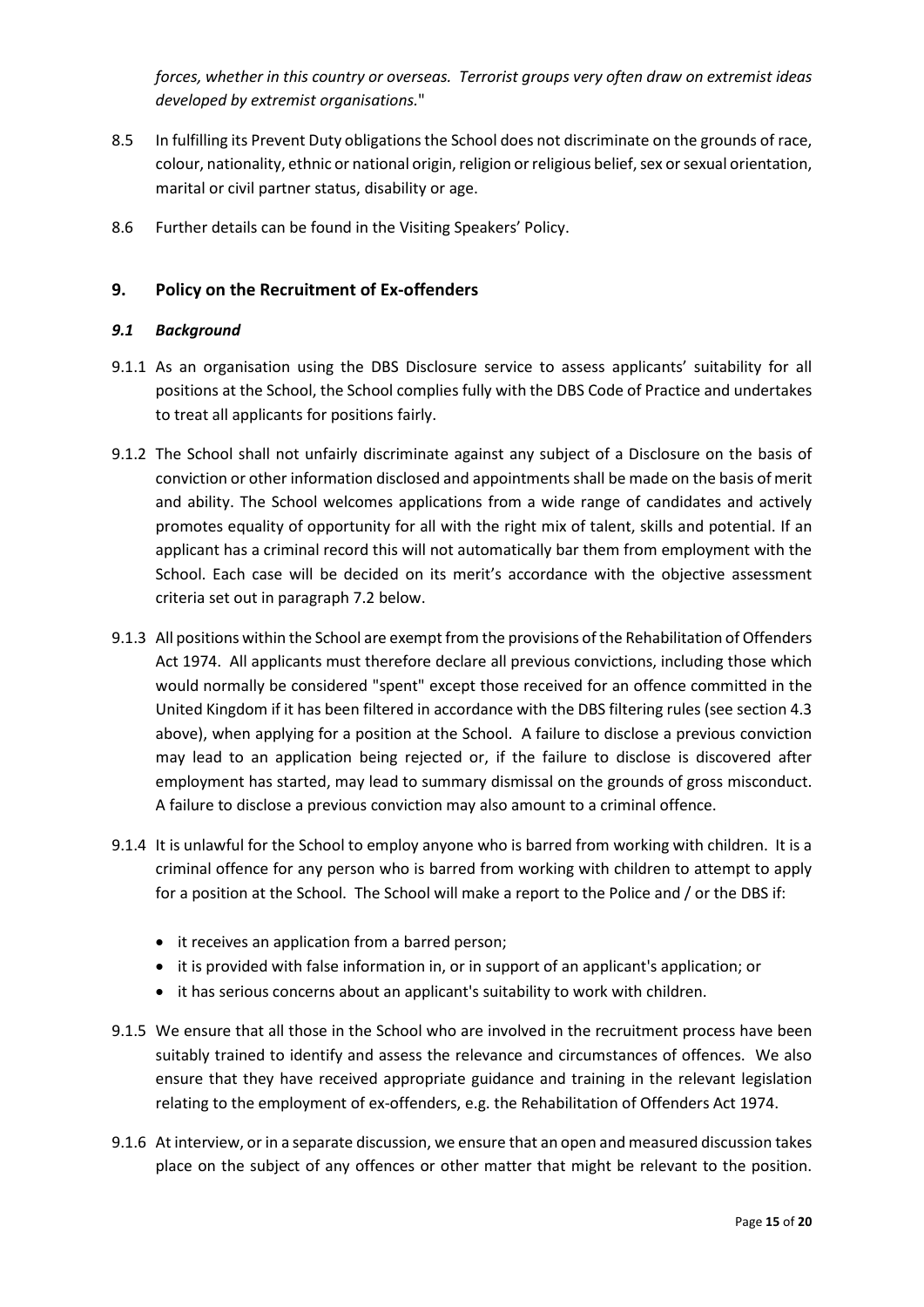Failure to reveal information that is directly relevant to the position sought could lead to withdrawal of an offer of employment.

9.1.7 Further information on the DBS can be found on www. homeoffice.gov.uk

#### *9.2 Assessment Criteria*

- 9.2.1 In the event that relevant information (whether in relation to previous convictions or otherwise) is volunteered by an applicant during the recruitment process or obtained through a disclosure check, the School will consider the following factors before reaching a recruitment decision:
	- whether the conviction or other matter revealed is relevant to the position in question:
	- the seriousness of any offence or other matter revealed;
	- the age of the applicant when the offence was committed and the length of time since the offence or other matter occurred;
	- whether the applicant has a pattern of offending behaviour or other relevant matters;
	- the applicant's subsequent career and good behaviour;
	- whether the applicant's circumstances have changed since the offending behaviour or other relevant matters; and
	- the circumstances surrounding the offence and the explanation(s) offered by the applicant.
- 9.2.2 If the post involves regular contact with children, it is the School's normal policy to consider it a high risk to employ anyone who has been convicted at any time of any the following offences:
	- murder, manslaughter, rape, other serious sexual offences, grievous bodily harm or other serious acts of violence; or
	- serious class A drug related offences, robbery, burglary, theft, deception or fraud.
- 9.2.3 If the post involves access to money or budget responsibility, it is the School's normal policy to consider it a high risk to employ anyone who has been convicted at any time of robbery, burglary, theft, deception or fraud.
- 9.2.4 If the post involves some driving responsibilities, it is the School's normal policy to consider it a high risk to employ anyone who has been convicted of drink driving within the last ten years.

#### *9.3 Assessment Procedure*

- 9.3.1 In the event that relevant information (whether in relation to previous convictions or otherwise) is volunteered by an applicant during the recruitment process or obtained through a disclosure check, the School will carry out a risk assessment by reference to the criteria set out above. The assessment form must be signed by the High Master and Head of HR of the School before a position is offered or confirmed.
- 9.3.2 If an applicant wishes to dispute any information contained in a disclosure, they may do so by contacting the DBS. In cases where the applicant would otherwise be offered a position were it not for the disputed information, the School may, where practicable and at its discretion, defer a final decision about the appointment until the applicant has had a reasonable opportunity to challenge the disclosure information.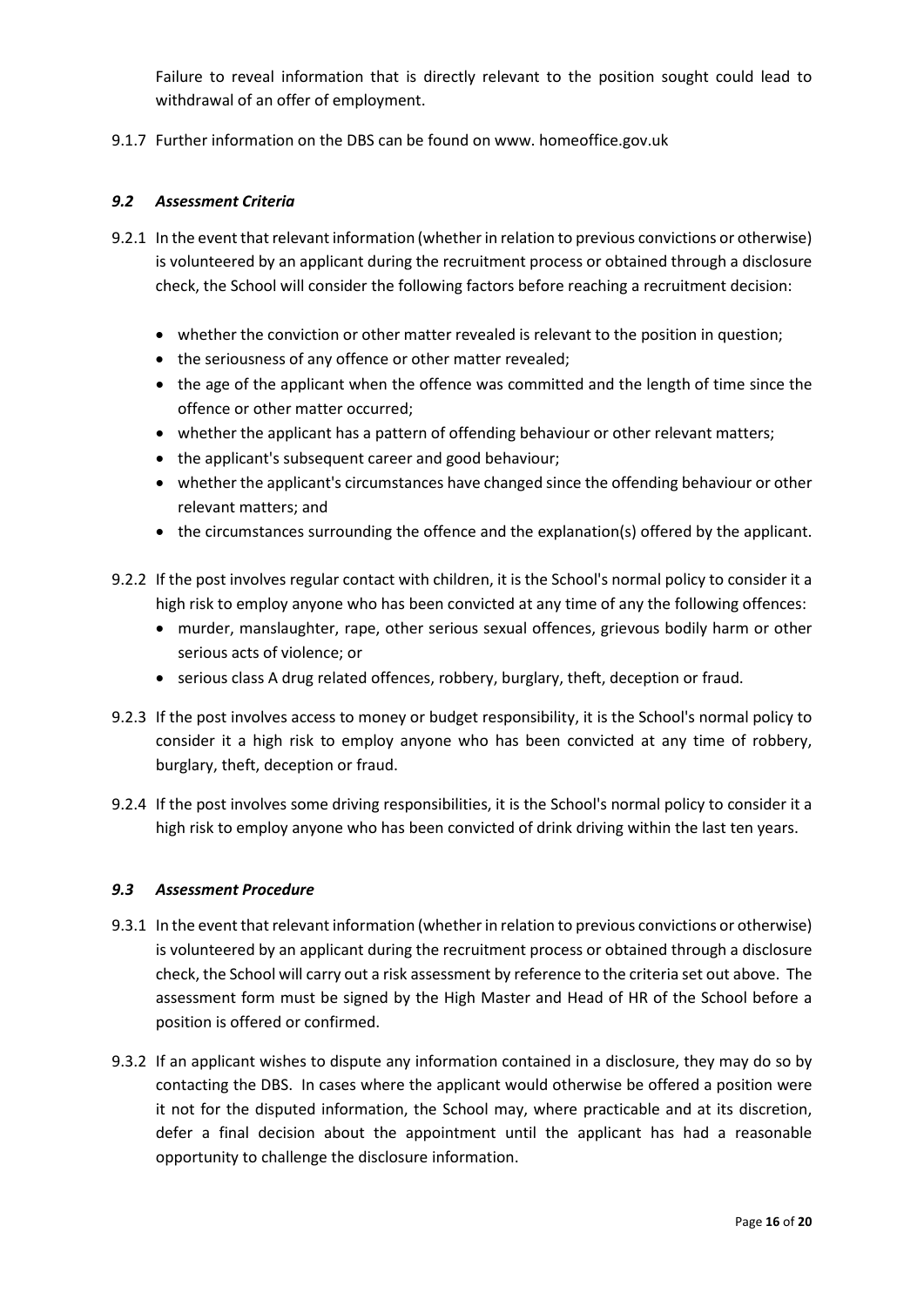# <span id="page-16-0"></span>**10. Retention and Security of Disclosure Information**

- 10.1 The School's policy is to observe the guidance issued or supported by the DBS on the use of disclosure information.
- 10.2 In particular, the School will:
	- store disclosure information and other confidential documents issued by the DBS in locked, non-portable storage containers, access to which will be restricted to members of the School's senior management team and the Human Resources Department.
	- not retain disclosure information or any associated correspondence for longer than is necessary, which is generally for a period of up to six months. If, in very exceptional circumstances it is considered necessary to keep certificate information for longer than six months, we will consult the DBS about this and will give full consideration to the Data Protection and Human Rights of the individual before doing so. The School will keep a record of the date of a disclosure, the name of the subject, the type of disclosure, the position in question, the unique number issued by the DBS and the recruitment decision taken
	- ensure that any disclosure information is destroyed by suitably secure means such as shredding
	- prohibit the photocopying or scanning of any disclosure information without the express permission of the individual to whom the disclosure relates.

## <span id="page-16-1"></span>**11. Retention of Records**

- 11.1 The School is legally required to undertake the above pre-employment checks. Therefore, if an applicant is successful in their application, the School will retain on their personnel file any relevant information provided as part of the application process. This will include copies of documents used to verify identity, right to work in the UK, medical fitness and qualifications. Medical information may be used to help the School to discharge its obligations as an employer e.g. so that the School may consider reasonable adjustments if an employee suffers from a disability or to assist with any other workplace issue.
- 11.2 Records will be retained in line with current statutory regulations. NB the School has currently suspended its routine destruction of all staff files in light of the guidance issued by the IICSA.
- 11.3 If the application is unsuccessful, all documentation relating to the application will normally be confidentially destroyed after six months.

# <span id="page-16-2"></span>**12. Referral to the DBS and Teaching Regulation Agency**

- 12.1 This policy is primarily concerned with the promotion of safer recruitment and details the preemployment checks that any offer of employment is subject to. Whilst these checks are carried out pre-employment, the School also has a legal duty to refer to the DBS anyone (including supply teachers and volunteers) who has harmed, or poses a risk of harm to a child where: -
	- The harm test \*is satisfied in respect of that individual;
	- The individual has received a caution or conviction for a relevant office, or if there is reason to believe that the individual has committed a listed relevant offence; and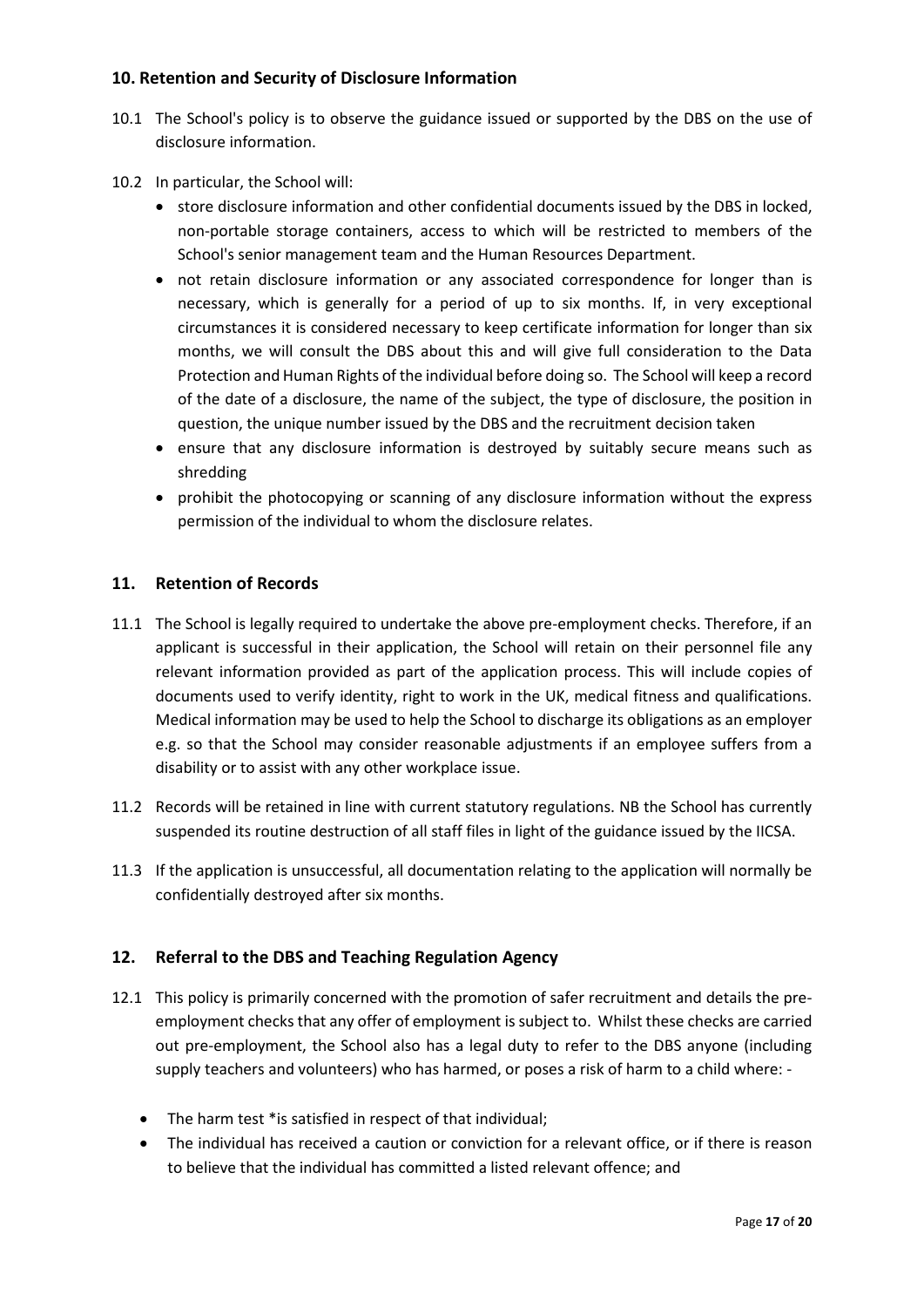• The individual has been removed from working (paid or unpaid) in regulated activity, or would have been removed had they not left. The legal duty to refer applies equally in circumstances where an individual is deployed to another area of work that is not regulated activity, or they are suspended.

\* A person satisfies the harm test if they have behaved in a way that has harmed a child, or may have harmed a child; possibly committed a criminal offence against or related to a child; behaved towards a child or children in a way that indicates he or she may pose a risk of harm to children or behaved or may have behaved in a way that indicates they may not be suitable to work with children

- 12.2 Failure to refer in circumstances where the above criteria are met is an offence. Where there are serious concerns about a teacher's suitability (including supply teachers) to work with children, separate consideration will be given to whether a referral to the Teaching Regulation Agency should be made. This is the case irrespective of whether the DBS criteria have been met.
- 12.3 Where an allegation/concern does not meet the harm threshold, ie, is a low level concern, the School will follow the low level concerns procedures detailed within the Safeguarding policy and the Staff Code of Conduct, known as the Neutral Notification system. A low level concern might arise from suspicion; complaint; a disclosure made by a child, parent or other adult within or outside of the organisation; or as a result of vetting checks undertaken; and any concern, no matter how small - and even if no more than causing a sense of unease or a 'nagging doubt' that an adult working in or on behalf of the school or college may have acted in a way that:

• is inconsistent with the staff code of conduct, including inappropriate conduct outside of work; and

• does not meet the allegations threshold or is otherwise not considered serious enough to consider a referral to the LADO.

Examples of such behaviour are given within the Code of Conduct.

# <span id="page-17-0"></span>**13. Queries**

.

13.1 If an applicant has any queries on how to apply for a post or any other matter they should contact the Human Resources Department.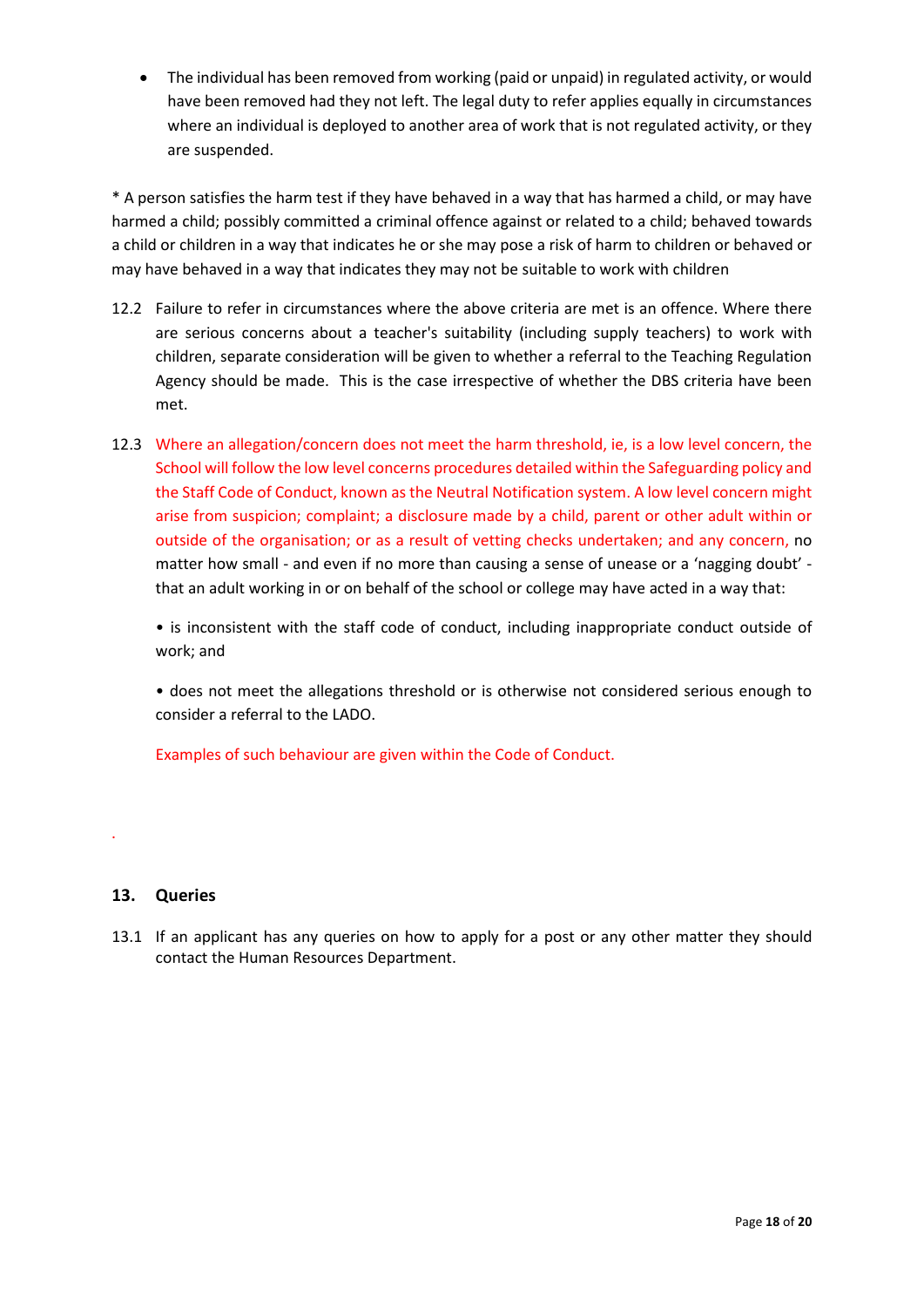# List of Valid Identity Documents



# **Group 1: Primary Identity Documents**

- current valid passport
- biometric residence permit (UK)
- current driving licence (photocard; full or provisional (UK / Isle of Man / Channel Islands and EEA)
- birth certificate issued within 12 months of birth (UK & Channel Islands including those issued by UK authorities overseas, such as Embassies, High Commissions and HM Forces)
- adoption certificate (UK and Channel Islands)

#### **Group 2a: Trusted Government / Documents**

- current UK driving licence (paper version; UK/ Isle of Man / Channel Islands and EEA; full or provisional)
- current driving licences (photocard full or provisional (all countries outside the EEA excluding Isle of Man and Channel Islands)
- birth certificate (issued after time of birth (UK, Isle of Man and Channel Islands)
- marriage / civil partnership certificate (UK and Channel Islands)
- HM Forces ID card (UK)
- firearms licence (UK, Channel Islands and Isle of Man)

## *All driving licences must be valid*

#### **Group 2b: Financial and Social History Documents**

- mortgage statement (UK or EEA)\*\*
- bank / building society statement (UK and Channel Islands or EEA)\*
- bank / building society statement (countries outside EEA)\*
- bank / building society account opening confirmation letter (UK)
- credit card statement (UK or EEA)\*
- financial statement e.g. pension, endowment, ISA (UK) \*\*
- P45 / P60 statement \*\*(UK and Channel Islands)
- council tax statement (UK and Channel Islands) \*\*
- Work Permit or Visa (UK; Valid up until expiry date)
- letter of sponsorship from future employment provider (non-UK / non-EEA only valid only for applicants residing outside the UK at the time of application; must be valid at time of application)
- utility bill (UK)– not mobile telephone \*
- benefit statement e.g. child benefit, pension (UK) \*
- a document from central or local government/ government agency / local council giving an entitlement e.g. from the Department for Work and Pensions, the Employment Service, HM Revenue & Customs (HMRC), Job Centre, Job Centre Plus, Social Security (UK and Channel Islands) \*
- EU national ID card (must be valid at time of application)
- cards carrying the PASS accreditation logo (UK and Channel Islands; must be valid at time of application)
- letter from Head or College Principal for 16-19-year olds in full time education. This is only used in exceptional circumstances if other documents cannot be provided, must be valid at time of application